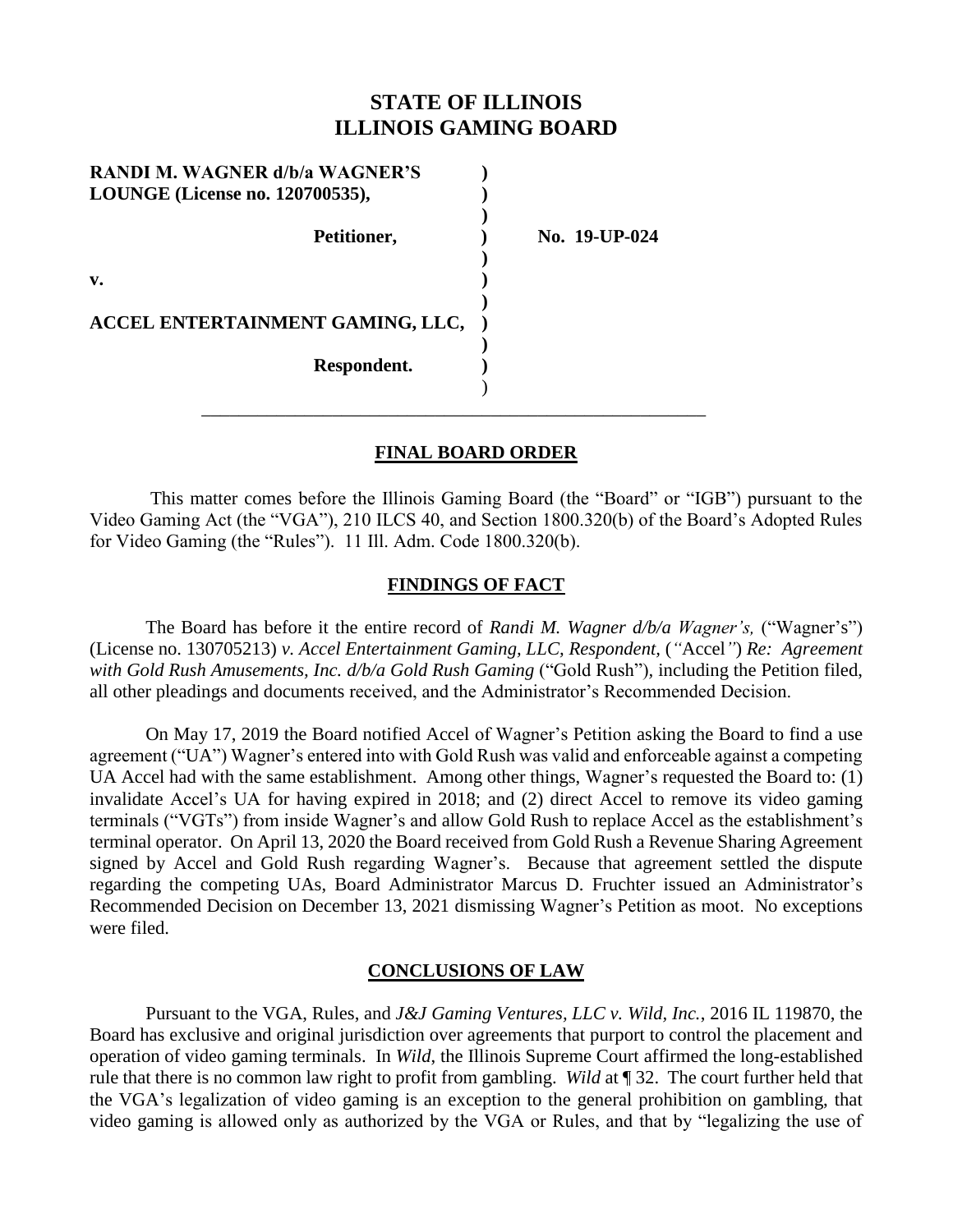video gaming terminals for commercial gambling purposes, the legislature enacted a comprehensive statutory scheme, creating rights and duties that have no counterpart in common law or equity." *Id*.

The Board's receipt of the Revenue Share Agreement between terminal operators whereby Gold Rush agreed to provide VGTs to Wagner's and split its share of net terminal income with Accel is sufficient for the Board to conclude this matter. In *Doxsie v. Ill. Gaming Bd*., 2021 IL App (1st) 191875, the Appellate Court affirmed the Board's authority to interpret and administer the Rules. *Doxsie* at ¶ 17. In this matter, Petitioner Wagner's sought to replace Accel with Gold Rush. Because Wagner's requested relief has been realized through the parties' own efforts, there is no justiciable controversy under Rule 320 for the Board to resolve. Wagner's gained the terminal operator it was seeking. In keeping with the Board's authority to interpret and administer the Rules, we find dismissing this 320 Petition as moot because an agreement separate from the contested UA obviates the need for further proceedings to be a proper exercise of the Board's authority under Rule 320 to decide matters.

Therefore, after careful review and consideration of the entire record, the Board hereby:

- (1) Adopts the Administrator's Recommended Decision;
- (2) Dismisses Wagner's Petition;
- (3) Makes no findings of facts or conclusions of law on the merits of Wagner's Petition; and
- (4) Closes the Petition regarding Accel's UA.

This is a Final Order subject to judicial review under the Administrative Review Law pursuant to 230 ILCS 10/17.1. The Rules of the Illinois Gaming Board do not permit motions or requests for reconsideration of this Order.

# **VOTED THIS THE TWENTY-SEVENTH DAY OF JANUARY 2022**



Anthony Garcia Marc E. Bell

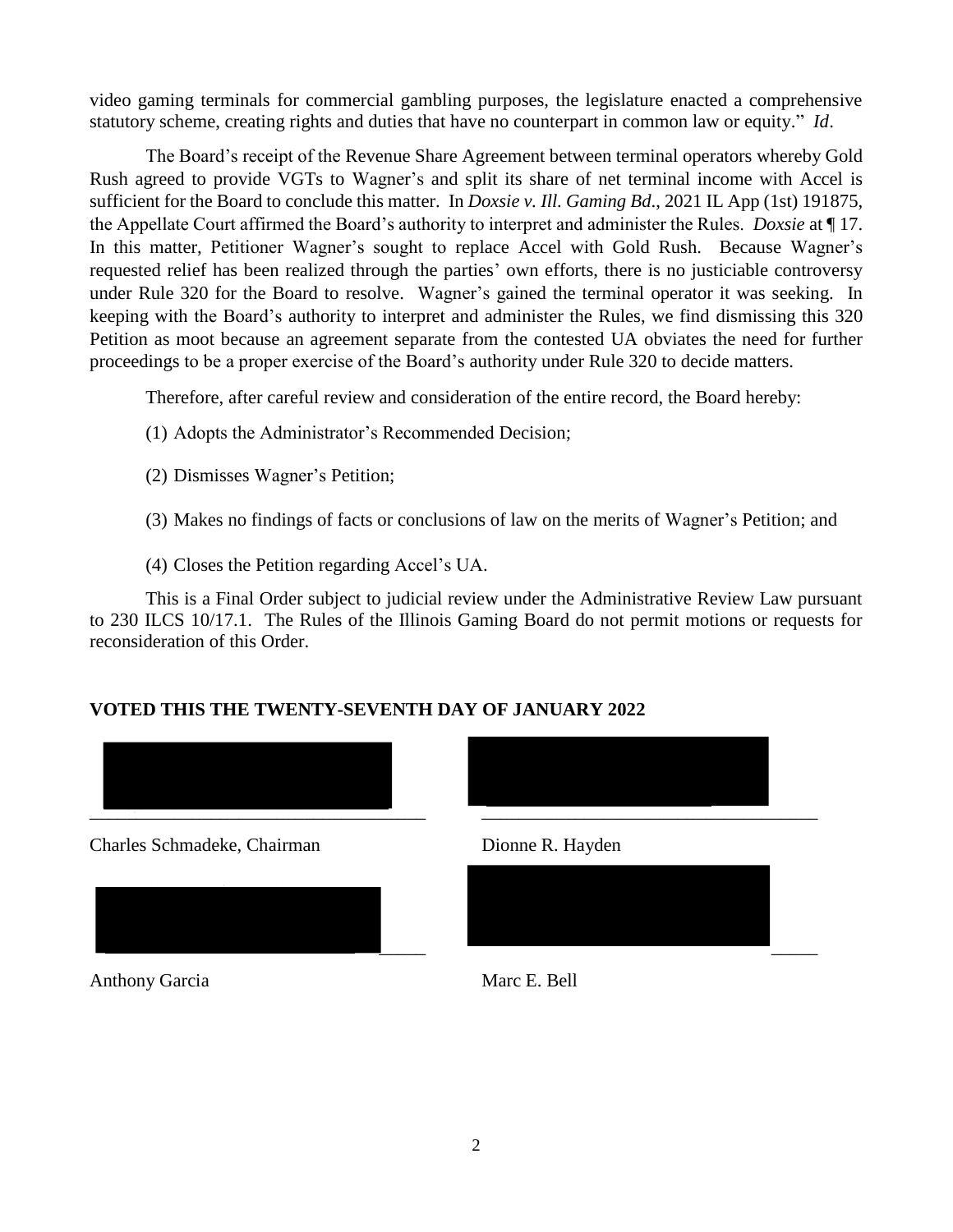## **STATE OF ILLINOIS ILLINOIS GAMING BOARD**

**RANDI M. WAGNER d/b/a WAGNER'S ) No. 19-UP-024 LOUNGE (License no. 120700535),**  $\qquad \qquad$  )  **)**  Petitioner, and **particular ) ACCEL ENTERTAINMENT GAMING, LLC, ) ) Respondent. )**   $)$ **RE:** *Agreement with* **GOLD RUSH ) AMUSEMENTS, INC., d/b/a GOLD RUSH )**  GAMING  $\qquad \qquad$  **)** 

## **ADMINISTRATOR'S RECOMMENDED DECISION**

This dispute comes before the Illinois Gaming Board (the "Board" or "IGB") under Section 1800.320(b) of the Board's Adopted Rules (the "Rules"). 11 Ill. Adm. Code 1800.320(b). This Recommendation issues under Rule 320(b)(6). 11 Ill. Adm. Code 1800.320(b)(6).

Randi M. Wagner d/b/a Wagner's Lounge ("Wagner's) brought the above-captioned Rule 320 Petition against Respondent Accel Entertainment Gaming, LLC ("Accel") to contest the validity and enforceability of an agreement it signed with Gold Rush Amusements, Inc. d/b/a Gold Rush Gaming ("Gold Rush") which Wagner's claims controls the placement and operation of video gaming terminals ("VGTs") against a competing agreement with Accel. On April 13, 2020, Gold Rush notified the Board it entered into a revenue sharing agreement with Accel regarding Wagner's. Because the terminal operators' agreement settled the dispute regarding VGTs at the licensed location, the Petition is moot as Wagner's gained the terminal operator that it was seeking.

As such, the Board should dismiss Wagner's Petition as moot thereby closing this matter and allow the existing UA between Gold Rush and Wagner's to continue in operation according to its terms. For the foregoing reasons, I recommend that the Board enter an Order:

1. Dismissing the Petition in the above-captioned matter; and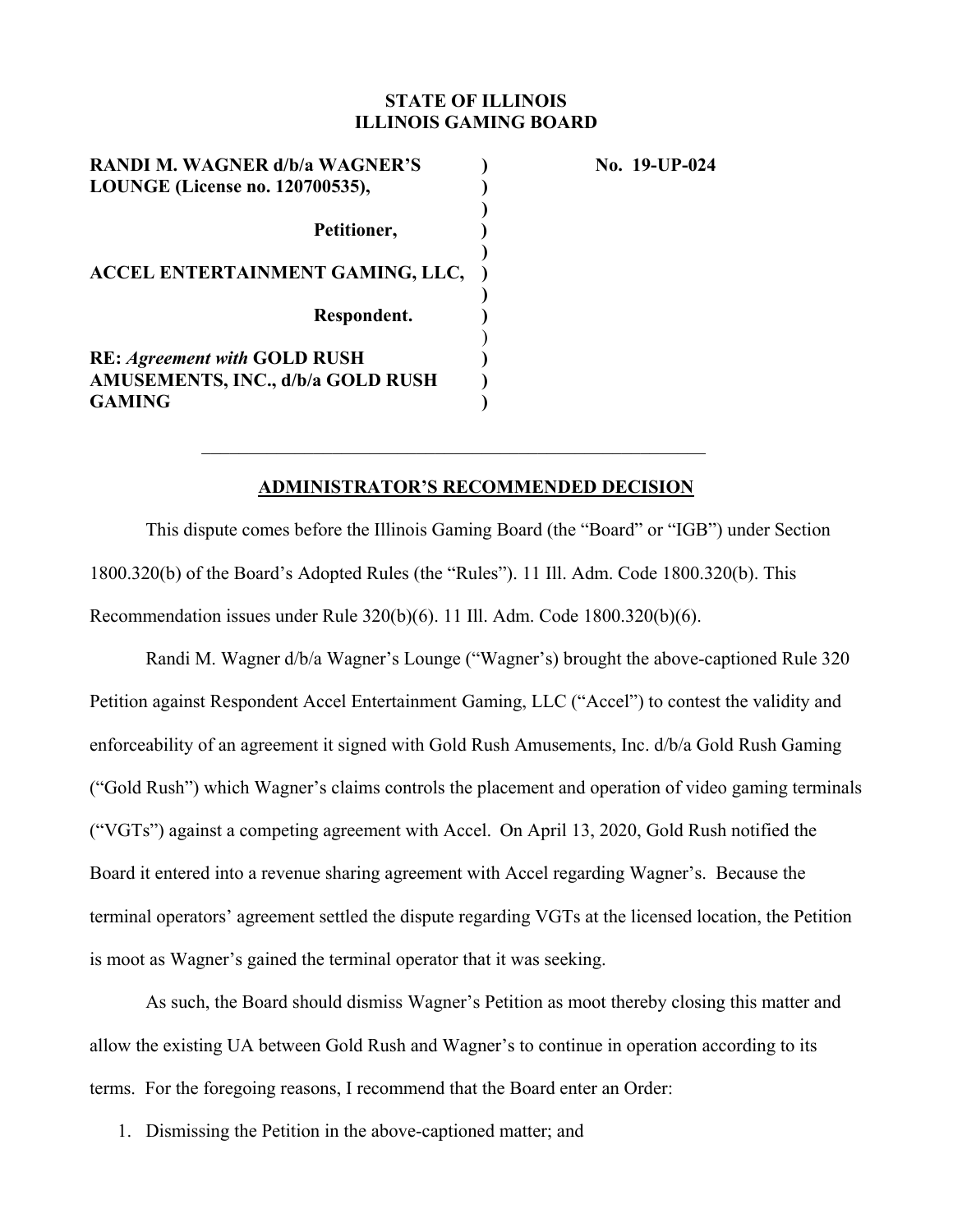2. Directing that all further proceedings shall be cancelled, and the matter concluded.

**Pursuant to Rule 320(b)(7), any party to this Petition wishing to file exceptions must do so no later than 14 days after receipt of the Recommended Decision.** 

**DATED: DECEMBER 13, 2021 RESPECTFULLY SUBMITTED,** 



**MARCUS D. FRUCHTER ILLINOIS GAMING BOARD ADMINISTRATOR**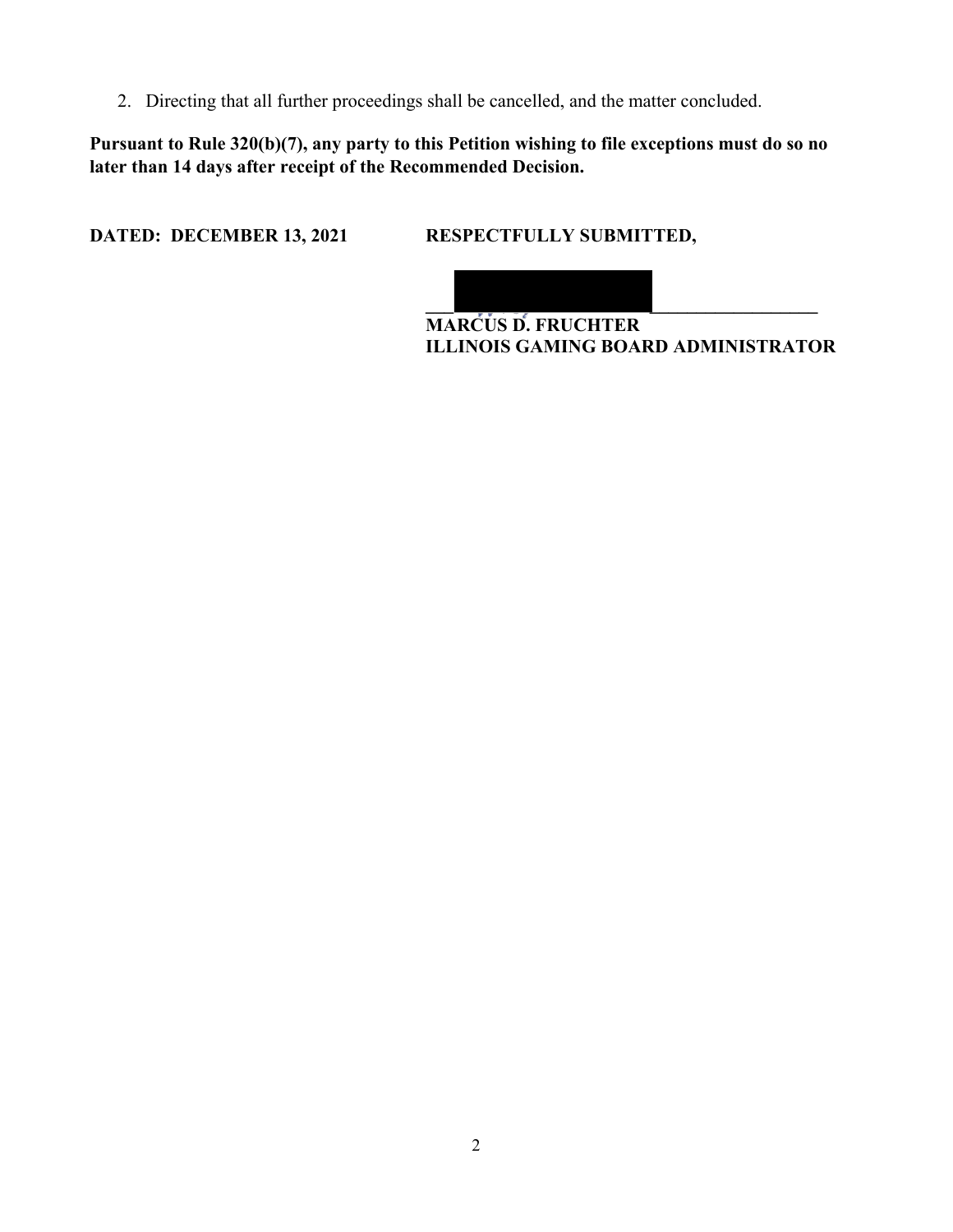#### **SERVICE LIST**

Pursuant to Board Rules 1800.320(b)(2)(A), 1800.320(b)(12), and 1800.140, this Final Order is being served via e-mail upon all parties of record to

Accel Entertainment Gaming, LLC Derek Harmer DerekH@accelentertainment.com 20W267 101st Street, Unit C Lemont, IL 60439

Compliance Officer Gold Rush Amusements, Inc. IGB[-mailings@goldrushgaming.com](mailto:mailings@goldrushgaming.com) 5277 Trillium Boulevard Hoffman Estates, IL 60192

Randi M. Wagner d/b/a Wagner's Lounge [wagnerslounge@sbcglobal.net](mailto:wagnerslounge@sbcglobal.net) 6840 Cermak Road Berwyn, IL 60402

Office of General Counsel IGB.320@igb.illinois.gov Illinois Gaming Board 160 North LaSalle Street, Suite 300 Chicago, IL 60601